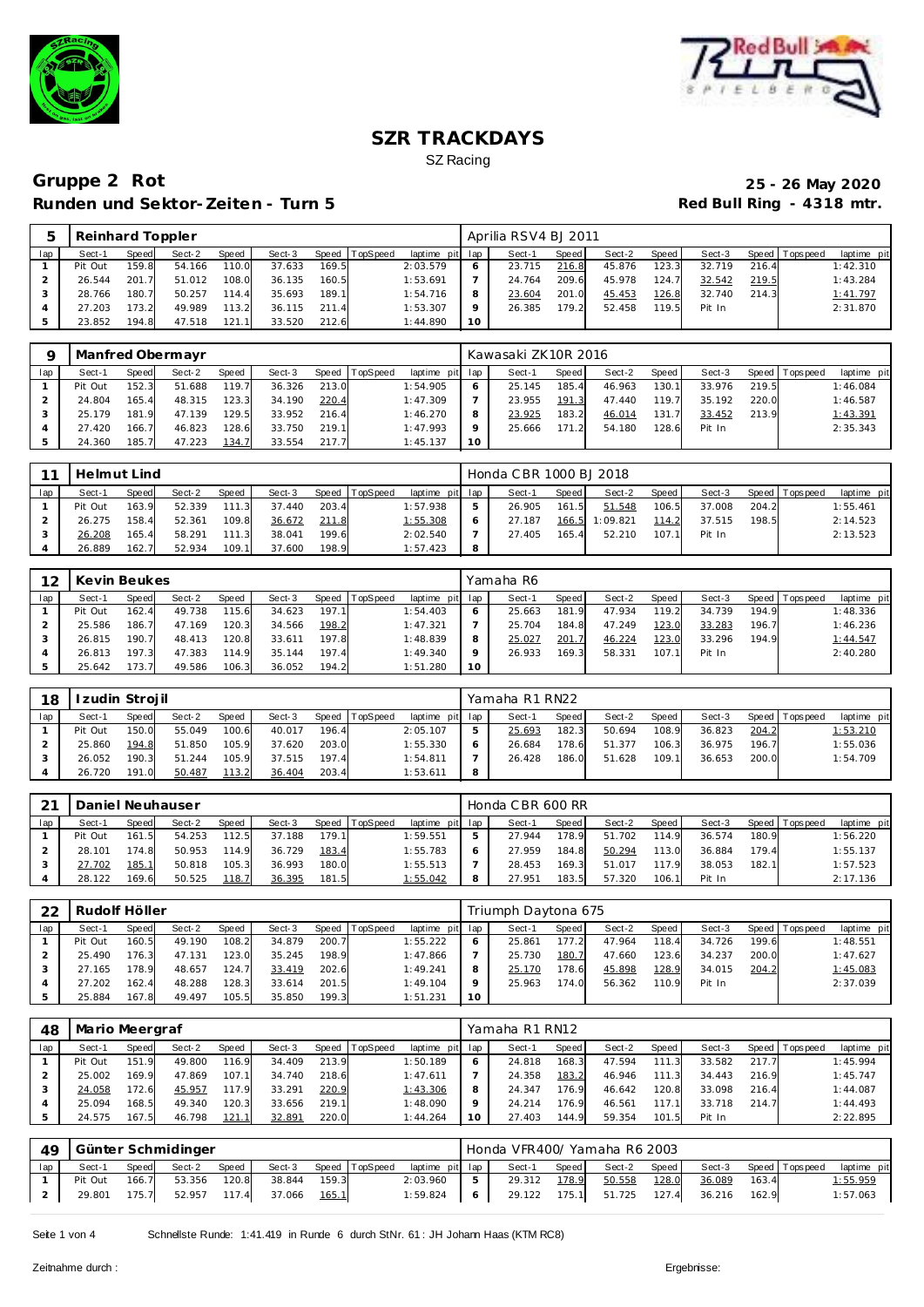



## **Gruppe 2 Rot 25 - 26 May 2020 Runden und Sektor-Zeiten - Turn 5**

| 29.239 | 176.3 | 50.739 | 127.4 | 36.454 | 162.7 | :56.432  | 29.076 | 174.3 | 50.745 | 125.9 | 36.235 | 164.9 | :56.056  |
|--------|-------|--------|-------|--------|-------|----------|--------|-------|--------|-------|--------|-------|----------|
| 29.451 | 175.7 | 50.666 | 121.9 | 36.379 | 161.7 | : 56.496 | 29.229 | 176.9 | 50.596 | 122.4 | Pit In |       | 2:09.059 |

| 6 <sup>1</sup> | JH Johann Haas |       |        |        |        |       |          |                 |         | KTM RC8 |       |        |       |        |       |                |             |
|----------------|----------------|-------|--------|--------|--------|-------|----------|-----------------|---------|---------|-------|--------|-------|--------|-------|----------------|-------------|
| lap            | Sect-1         | Speed | Sect-2 | Speed  | Sect-3 | Speed | TopSpeed | laptime pit lap |         | Sect-1  | Speed | Sect-2 | Speed | Sect-3 |       | Speed Topspeed | laptime pit |
|                | Pit Out        | 171.5 | 49.833 | 116.6  | 33.487 | 213.4 |          | 1:48.164        |         | 24.221  | 196.2 | 45.238 | 123.6 | 31.960 | 216.0 |                | 1:41.419    |
|                | 24.072         | 193.4 | 47.105 | 122.4  | 33.194 | 216.9 |          | 1:44.371        |         | 24.094  | 197.7 | 45.444 | 124.4 | 32.170 | 213.9 |                | 1:41.708    |
|                | 24.011         | 194.5 | 45.935 | 123.3  | 32.570 | 213.4 |          | 1:42.516        | 8       | 23.983  | 199.5 | 45.628 | 118.4 | 32.262 | 216.9 |                | 1:41.873    |
|                | 24.632         | 192.7 | 46.633 | 119.71 | 32.677 | 216.4 |          | 1:43.942        | $\circ$ | 25.110  | 179.2 | 57.288 | 114.6 | Pit In |       |                | 2:09.788    |
|                | 24.258         | 185.7 | 46.132 | 121.3  | 32.603 | 209.3 |          | 1:42.993        | 10      |         |       |        |       |        |       |                |             |

| 68  | Slivo Goznik |       |        |              |        |       |          |                 |   | <b>BMW 1000RR</b> |       |        |       |        |       |                 |             |
|-----|--------------|-------|--------|--------------|--------|-------|----------|-----------------|---|-------------------|-------|--------|-------|--------|-------|-----------------|-------------|
| lap | Sect-1       | Speed | Sect-2 | <b>Speed</b> | Sect-3 | Speed | TopSpeed | laptime pit lap |   | Sect-1            | Speed | Sect-2 | Speed | Sect-3 |       | Speed Tops peed | laptime pit |
|     | Pit Out      | 132.1 | 57.600 | 96.3         | 41.120 | 200.4 |          | 2:12.441        |   | 28.870            | 158.1 | 54.435 | 99.6  | 38.666 | 199.6 |                 | 2:01.971    |
|     | 28.600       | 158.1 | 54.038 | 103.3        | 38.543 | 197.1 |          | 2:01.181        |   | 27.070            | 153.6 | 53.274 | 105.7 | 39.992 | 190.5 |                 | 2:00.336    |
|     | 27.758       | 176.0 | 53.633 | 99.6         | 38.867 | 201.9 |          | 2:00.258        | O | 29.868            | 151.2 | 53.593 | 112.0 | Pit In |       |                 | 2:10.815    |

| 70  | Günter Rumpf |        |        |       |        |       |                |                 | Yamaha R6 2008 |                    |        |       |        |       |                 |             |
|-----|--------------|--------|--------|-------|--------|-------|----------------|-----------------|----------------|--------------------|--------|-------|--------|-------|-----------------|-------------|
| lap | Sect-1       | Speed  | Sect-2 | Speed | Sect-3 |       | Speed TopSpeed | laptime pit lap | Sect-1         | Speed              | Sect-2 | Speed | Sect-3 |       | Speed Tops peed | laptime pit |
|     | Pit Out      | 156.11 | 53.784 | 107.8 | 37.484 | 191.5 |                | 2:02.790        | 26.483         | 189.0              | 49.930 | 113.7 | 35.608 | 199.6 |                 | 1:52.021    |
|     | 27.286       | 173.2  | 51.811 | 107.8 | 36.453 | 198.2 |                | 1:55.550        | 26.584         | 184.1              | 51.046 | 105.9 | 35.838 | 197.8 |                 | 1:53.468    |
|     | 26.619       | 171.0  | 50.588 | 115.9 | 35.691 | 197.4 |                | 1:52.898        | 27.027         | 179.8              | 49.472 | 113.9 | 35.127 | 198.2 |                 | 1:51.626    |
|     | 26.697       | 174.0  | 51.832 | 115.4 | 35.446 | 197.8 |                | 1:53.975        | 26.516         | 170.7 <sub>1</sub> | 52.632 | 110.4 | Pit In |       |                 | 2:05.297    |

|     | Mario Schmid |              |        |       |        |       |          |                 | Yamaha R6 2011 |         |        |           |        |       |                 |             |
|-----|--------------|--------------|--------|-------|--------|-------|----------|-----------------|----------------|---------|--------|-----------|--------|-------|-----------------|-------------|
| lap | Sect-1       | <b>Speed</b> | Sect-2 | Speed | Sect-3 | Speed | TopSpeed | laptime pit lap | Sect-1         | Speed I | Sect-2 | Speed     | Sect-3 |       | Speed Tops peed | laptime pit |
|     | Pit Out      | 161.5        | 54.038 | 112.5 | 36.639 | 193.5 |          | 2:01.050        | 26.732         | 176.6   | 50.952 | 112.3     | 35.498 | 197.1 |                 | 1:53.182    |
|     | 27.147       | 178.0        | 52.285 | 112.3 | 36.495 | 194.6 |          | 1:55.927        | 26.360         | 180.7   | 49.963 | 110.0     | 36.289 | 198.9 |                 | 1:52.612    |
|     | 26.894       | 170.7        | 50.537 | 111.8 | 35.834 | 194.9 |          | 1:53.265        | 26.328         | 176.9   | 49.764 | 111<br>.8 | 35.199 | 195.7 |                 | 1:51.291    |
|     | 26.693       | 178.9        | 50.929 | 116.1 | 35.878 | 193.5 |          | 1:53.500        | 26.391         | 178.0   | 52.766 | 100.6     | Pit In |       |                 | 2:08.162    |

| 74  | Jürgen Köb |              |        |              |        |       |                 |             |     | Yamaha R1 2015 |         |          |       |        |       |                 |             |
|-----|------------|--------------|--------|--------------|--------|-------|-----------------|-------------|-----|----------------|---------|----------|-------|--------|-------|-----------------|-------------|
| lap | Sect-1     | <b>Speed</b> | Sect-2 | <b>Speed</b> | Sect-3 | Speed | <b>TopSpeed</b> | laptime pit | lap | Sect-1         | Speed I | Sect-2   | Speed | Sect-3 |       | Speed Tops peed | laptime pit |
|     | Pit Out    | 146.3        | 54.859 | 108.7        | 38.825 | 186.2 |                 | 2:03.819    |     | 24.402         | 178.6   | 48.372   | 119.7 | 35.458 | 220.9 |                 | 1:48.232    |
|     | 26.024     | 183.8        | 49.188 | 113.9        | 38.051 | 196.4 |                 | 1:53.263    |     | 24.611         | 182.3   | 48.154   | 107.8 | 36.836 | 218.2 |                 | 1:49.601    |
|     | 25.956     | 176.0        | 48.443 | 115.1        | 36.341 | 216.4 |                 | 1:50.740    |     | 24.777         | 178.9   | 47.856   |       | 35.391 | 221.8 |                 | 1:48.024    |
|     | 24.213     | 185.7        | 49.195 | 111.1        | 36.816 | 220.4 |                 | 1:50.224    |     | 27.580         | 130.8   | 1:09.649 | 94.2  | Pit In |       |                 | 2:35.704    |

| 76  | Markus Klossner |       |        |              |        |       |          |                 |     | Honda CBR 1000 RR 2010 |       |        |       |        |       |                 |             |
|-----|-----------------|-------|--------|--------------|--------|-------|----------|-----------------|-----|------------------------|-------|--------|-------|--------|-------|-----------------|-------------|
| lap | Sect-1          | Speed | Sect-2 | <b>Speed</b> | Sect-3 | Speed | TopSpeed | laptime pit lap |     | Sect-1                 | Speed | Sect-2 | Speed | Sect-3 |       | Speed Tops peed | laptime pit |
|     | Pit Out         | 138.2 | 57.405 | 104.4        | 38.163 | 203.4 |          | 2:05.635        |     | 25.702                 | 161.7 | 48.778 | 121.3 | 34.723 | 211.4 |                 | 1:49.203    |
|     | 26.608          | 161.9 | 51.038 | 114.9        | 36.039 | 209.7 |          | 1:53.685        |     | 25.626                 | 166.2 | 48.333 | 121.1 | 34.809 | 210.1 |                 | 1:48.768    |
|     | 25.758          | 172.6 | 48.161 | 119.2        | 34.376 | 212.6 |          | 1:48.295        |     | 25.706                 | 158.8 | 48.564 | 122.2 | 34.639 | 211.8 |                 | 1:48.909    |
|     | 25.441          | 167.5 | 48.166 | 121.9        | 34.935 | 210.9 |          | 1:48.542        |     | 25.316                 | 174.8 | 52.159 | 121.1 | Pit In |       |                 | 2:04.722    |
|     | 25.514          | 167.5 | 49.221 | 112.5        | 35.337 | 214.7 |          | 1:50.072        | 1 O |                        |       |        |       |        |       |                 |             |

|     | Simon Zach |       |        |       |        |       |                |                 |              | Yamaha R6 2009 |       |        |       |        |       |                |             |
|-----|------------|-------|--------|-------|--------|-------|----------------|-----------------|--------------|----------------|-------|--------|-------|--------|-------|----------------|-------------|
| lap | Sect-1     | Speed | Sect-2 | Speed | Sect-3 |       | Speed TopSpeed | laptime pit lap |              | Sect-1         | Speed | Sect-2 | Speed | Sect-3 |       | Speed Topspeed | laptime pit |
|     | Pit Out    | 159.1 | 54.777 | 97.5  | 37.698 | 201.1 |                | 1:59.088        | <sub>o</sub> | 26.048         | 181.9 | 49.782 | 104.7 | 36.075 | 201.5 |                | 1:51.905    |
|     | 27.326     | 178.0 | 51.324 | 105.9 | 37.441 | 202.2 |                | 1:56.091        |              | 26.198         | 175.4 | 49.122 | 112.5 | 35.647 | 200.4 |                | 1:50.967    |
|     | 27.102     | 161.5 | 51.029 | 102.7 | 37.776 | 202.2 |                | 1:55.907        | 8            | 26.133         | 173.7 | 48.489 | 117.4 | 35.643 | 203.8 |                | 1:50.265    |
|     | 27.615     | 165.9 | 50.043 | 105.5 | 36.218 | 203.8 |                | 1:53.876        |              | 26.670         | 170.1 | 51.124 | 108.0 | Pit In |       |                | 2:30.341    |
|     | 26.600     | 169.6 | 50.283 | 100.4 | 37.074 | 201.5 |                | 1:53.957        | 10           |                |       |        |       |        |       |                |             |

| -81 |         |       | homas Nothdurfter |       |        |       |                |             |     | Honda CBR1000 SC 59 |              |        |       |        |       |                 |             |
|-----|---------|-------|-------------------|-------|--------|-------|----------------|-------------|-----|---------------------|--------------|--------|-------|--------|-------|-----------------|-------------|
| lap | Sect-1  | Speed | Sect-2            | Speed | Sect-3 |       | Speed TopSpeed | laptime pit | lap | Sect-1              | <b>Speed</b> | Sect-2 | Speed | Sect-3 |       | Speed Tops peed | laptime pit |
|     | Pit Out | 167.8 | 51.556            | 102.1 | 35.622 | 209.7 |                | 1:53.925    | 6   | 25.083              | 176.9        | 47.966 | 113.0 | 34.179 | 214.3 |                 | 1:47.228    |
|     | 24.933  | 177.2 | 49.969            | 116.6 | 34.694 | 214.7 |                | 1:49.596    |     | 24.564              | 172.6        | 48.839 | 128.6 | 33.157 | 216.9 |                 | 1:46.560    |
|     | 24.766  | 187.7 | 49.115            | 120.3 | 34.311 | 214.7 |                | 1:48.192    | 8   | 24.328              | 181.6        | 48.417 | 116.6 | 33.633 | 223.6 |                 | 1:46.378    |
|     | 25.430  | 177.7 | 48.250            | 123.0 | 33.505 | 215.6 |                | 1:47.185    | Q   | 25.743              | 164.2        | 53.071 | 126.8 | Pit In |       |                 | 2:09.124    |
|     | 24.262  | 185.7 | 47.984            | 124.7 | 33.671 | 213.9 |                | 1:45.917    | 10  |                     |              |        |       |        |       |                 |             |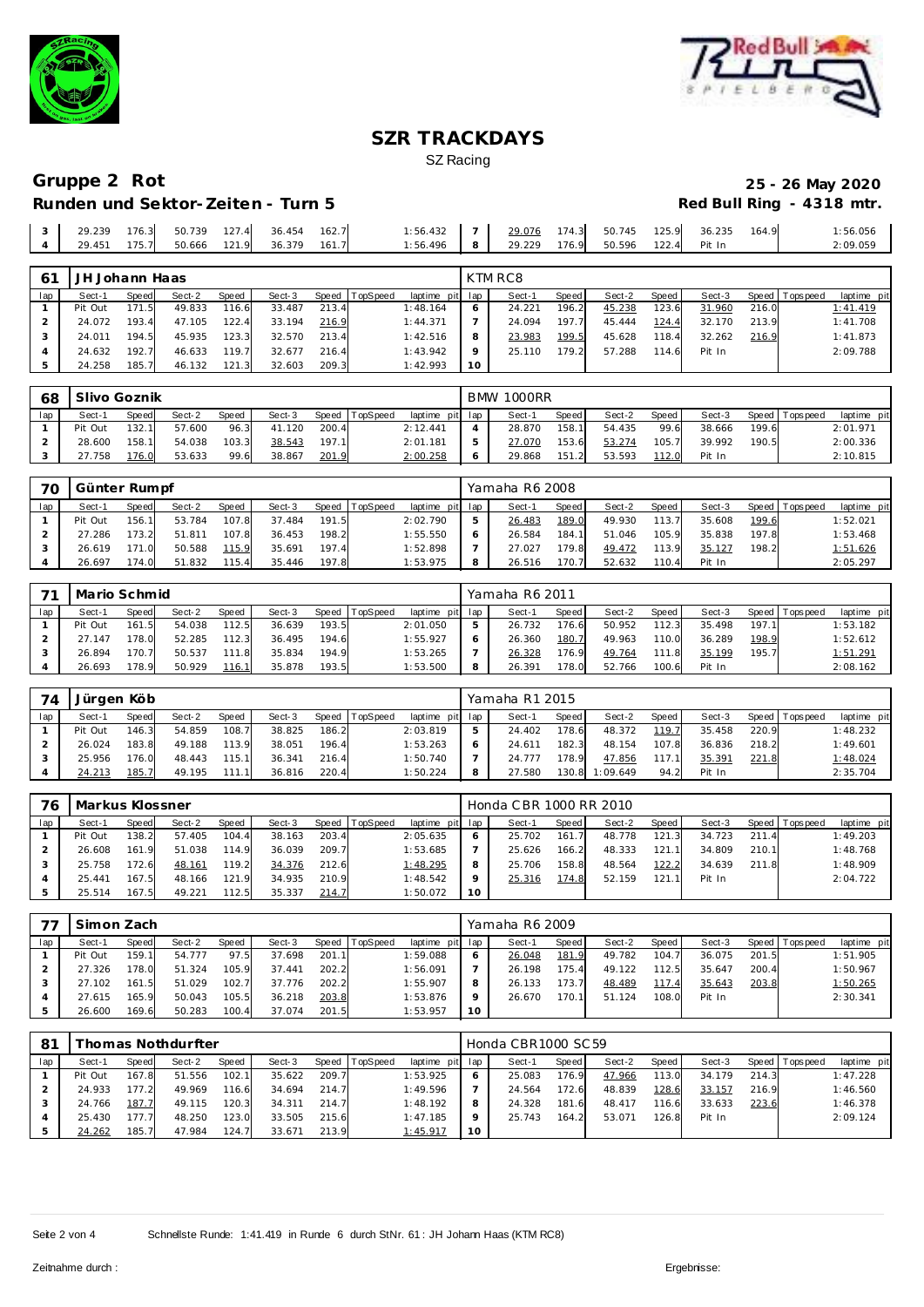



# **Gruppe 2 Rot 25 - 26 May 2020 Runden und Sektor-Zeiten - Turn 5**

|     | 100 Georg Flukinger |              |        |       |        |       |                |                 |         | <b>BMW 1000 RR</b> |       |        |       |        |       |                 |             |
|-----|---------------------|--------------|--------|-------|--------|-------|----------------|-----------------|---------|--------------------|-------|--------|-------|--------|-------|-----------------|-------------|
| lap | Sect-1              | <b>Speed</b> | Sect-2 | Speed | Sect-3 |       | Speed TopSpeed | laptime pit lap |         | Sect-1             | Speed | Sect-2 | Speed | Sect-3 |       | Speed Tops peed | laptime pit |
|     | Pit Out             | 164.4        | 50.384 | 117.4 | 36.076 | 212.6 |                | 1:56.873        | 6       | 25.067             | 180.4 | 48.678 | 124.4 | 34.685 | 216.0 |                 | 1:48.430    |
|     | 25.665              | 178.6        | 49.013 | 114.6 | 35.370 | 216.0 |                | 1:50.048        |         | 25.377             | 180.7 | 48.351 | 123.3 | 34.035 | 219.1 |                 | 1:47.763    |
|     | 25.204              | 182.6        | 49.857 | 110.9 | 35.912 | 217.7 |                | 1:50.973        | 8       | 24.639             | 198.8 | 46.631 | 125.6 | 33.982 | 218.2 |                 | 1:45.252    |
|     | 25.602              | 169.9        | 49.422 | 119.5 | 34.864 | 217.3 |                | 1:49.888        | $\circ$ | 25.331             | 173.2 | 58.563 | 109.3 | Pit In |       |                 | 2:38.821    |
|     | 25.730              | 170.4        | 49.561 | 107.4 | 36.061 | 216.0 |                | 1:51.352        | 10      |                    |       |        |       |        |       |                 |             |

|     | 113   Florian Luger |       |        |       |        |       |                |                 |   | <b>BMW 1000RR</b> |         |                |       |        |       |                |             |
|-----|---------------------|-------|--------|-------|--------|-------|----------------|-----------------|---|-------------------|---------|----------------|-------|--------|-------|----------------|-------------|
| lap | Sect-1              | Speed | Sect-2 | Speed | Sect-3 |       | Speed TopSpeed | laptime pit lap |   | Sect-1            | Speed I | Sect-2         | Speed | Sect-3 |       | Speed Topspeed | laptime pit |
|     | Pit Out             | 156.8 | 52.666 | 107.1 | 35.042 | 223.6 |                | 1:54.787        |   | 24.177            | 168.0   | 48.252         | 115.1 | 33.774 | 225.0 |                | 1:46.203    |
|     | 25.260              | 158.1 | 49.777 | 113.4 | 33.901 | 224.1 |                | 1:48.938        |   | 24.361            | 170.1   | 47.642         | 113.9 | 33.959 | 225.5 |                | 1:45.962    |
|     | 24.862              | 164.2 | 48.688 | 120.0 | 34.010 | 226.4 |                | 1:47.560        |   | 24.195            | 169.6   | 47.675         | 113.7 | 33.270 | 222.2 |                | 1:45.140    |
|     | 24.661              | 178.0 | 47.412 | 116.4 | 34.904 | 225.0 |                | 1:46.977        | 8 | 24.765            |         | 165.7 1:00.394 | 109.1 | Pit In |       |                | 2:20.305    |

| 1311 | <b>Patrick Reicher</b> |       |        |              |        |       |                |                 |         | BMW S1000RR |        |        |       |        |       |                   |             |
|------|------------------------|-------|--------|--------------|--------|-------|----------------|-----------------|---------|-------------|--------|--------|-------|--------|-------|-------------------|-------------|
| lap  | Sect-1                 | Speed | Sect-2 | <b>Speed</b> | Sect-3 |       | Speed TopSpeed | laptime pit lap |         | Sect-1      | Speed  | Sect-2 | Speed | Sect-3 |       | Speed   Tops peed | laptime pit |
|      | Pit Out                | 169.1 | 50.548 | 110.9        | 35.174 | 219.1 |                | 1:53.173        |         | 23.624      | 184.4  | 45.959 | 121.6 | 33.154 | 222.2 |                   | 1:42.737    |
|      | 24.461                 | 181.9 | 47.458 | 111.8        | 33.998 | 220.9 |                | 1:45.917        |         | 25.106      | 147.71 | 46.732 | 119.5 | 33.477 | 222.2 |                   | 1:45.315    |
|      | 23.834                 | 188.0 | 46.788 | 115.6        | 34.362 | 225.9 |                | 1:44.984        | 8       | 23.743      | 189.0  | 46.200 | 125.0 | 32.821 | 224.5 |                   | 1:42.764    |
|      | 23.716                 | 191.3 | 47.193 | 120.8        | 33.471 | 217.7 |                | 1:44.380        | $\circ$ | 24.690      | 153.6  | 49.080 | 121.9 | 33.150 | 222.2 |                   | 1:46.920    |
|      | 24.013                 | 184.8 | 45.706 | 123.9        | 32.960 | 220.4 |                | 1:42.679        | 10      | 25.574      | 158.1  | 58.401 | 111.6 | Pit In |       |                   | 2:20.331    |

| 137 | Daniel Graf |       |        |       |        |       |          |                 |         | Kawasaki ZX10R 2009 |       |        |       |        |       |                |             |
|-----|-------------|-------|--------|-------|--------|-------|----------|-----------------|---------|---------------------|-------|--------|-------|--------|-------|----------------|-------------|
| lap | Sect-1      | Speed | Sect-2 | Speed | Sect-3 | Speed | TopSpeed | laptime pit lap |         | Sect-1              | Speed | Sect-2 | Speed | Sect-3 |       | Speed Topspeed | laptime pit |
|     | Pit Out     | 153.0 | 51.213 | 116.4 | 35.127 | 213.9 |          | 1:51.106        | $\circ$ | 24.702              | 166.7 | 48.717 | 115.1 | 33.643 | 221.3 |                | 1:47.062    |
|     | 25.597      | 166.2 | 48.962 | 123.0 | 34.591 | 220.4 |          | 1:49.150        |         | 24.676              | 171.2 | 47.023 | 127.4 | 32.975 | 220.4 |                | 1:44.674    |
|     | 24.620      | 176.6 | 48.936 | 108.7 | 34.153 | 222.2 |          | 1:47.709        |         | 24.461              | 175.7 | 47.406 | 122.7 | 33.772 | 218.6 |                | 1:45.639    |
|     | 24.182      | 199.5 | 47.496 | 118.2 | 33.342 | 219.5 |          | 1:45.020        |         | 24.166              | 203.7 | 51.256 | 119.7 | Pit In |       |                | 1:58.645    |
|     | 24.080      | 196.9 | 48.359 | 121.6 | 33.222 | 217.7 |          | 1:45.661        | 10      |                     |       |        |       |        |       |                |             |

|     | 141 JH Christian Lobmayr |              |        |       |        |       |                |                 | Yamaha R6 |       |        |         |        |       |                   |             |
|-----|--------------------------|--------------|--------|-------|--------|-------|----------------|-----------------|-----------|-------|--------|---------|--------|-------|-------------------|-------------|
| lap | Sect-1                   | <b>Speed</b> | Sect-2 | Speed | Sect-3 |       | Speed TopSpeed | laptime pit lap | Sect-1    | Speed | Sect-2 | Speed I | Sect-3 |       | Speed   Tops peed | laptime pit |
|     | Pit Out                  | 171.2        | 49.294 | 119.5 | 35.280 | 203.0 |                | 1:49.279        | Pit Out   | 108.6 | 46.920 | 137.8   | 32.720 | 205.3 |                   | 2:22.927    |
|     | 24.314                   | 202.9        | 45.915 | 121.6 | 34.627 | 205.7 |                | 1:44.856        | 24.485    | 188.7 | 45.289 | 137.4   | 32.505 | 205.7 |                   | 1:42.279    |
|     | 24.538                   | 201.7        | 46.008 | 118.2 | 33.119 | 206.9 |                | 1:43.665        | 24.665    | 171.8 | 47.184 | 132.0   | 32.261 | 206.9 |                   | 1:44.110    |
|     | 25.137                   | 188.3        | 49.782 | 104.4 | Pit In |       |                | 2:01.906        | 25.438    | 157.7 | 45.889 | 134.0   | Pit In |       |                   | 1:58.145    |

| 150 | Johann Plank |        |        |        |        |       |          |                 |         | Yamaha R6 2007 |       |          |       |        |       |                |             |
|-----|--------------|--------|--------|--------|--------|-------|----------|-----------------|---------|----------------|-------|----------|-------|--------|-------|----------------|-------------|
| lap | Sect-1       | Speed  | Sect-2 | Speed  | Sect-3 | Speed | TopSpeed | laptime pit lap |         | Sect-1         | Speed | Sect-2   | Speed | Sect-3 |       | Speed Topspeed | laptime pit |
|     | Pit Out      | 141.5  | 52.640 | 111.1  | 36.808 | 192.5 |          | 1:59.549        | O       | 28.112         | 149.8 | 49.850   | 116.4 | 35.200 | 187.8 |                | 1:53.162    |
|     | 27.571       | 156.11 | 52.945 | 110.2  | 36.396 | 196.7 |          | 1:56.912        |         | 27.152         | 154.9 | 50.085   | 121.6 | 35.788 | 195.3 |                | 1:53.025    |
|     | 27.865       | 142.2  | 51.914 | 110.7  | 35.451 | 194.2 |          | 1:55.230        | 8       | 27.673         | 146.5 | 50.191   | 113.7 | 35.854 | 192.2 |                | 1:53.718    |
|     | 28.983       | 144.1  | 51.417 | 112.5  | 35.561 | 193.5 |          | 1:55.961        | $\circ$ | 27.672         | 149.4 | 1:03.916 | 101.5 | Pit In |       |                | 2:23.722    |
|     | 27.664       | 158.6  | 50.147 | 116.11 | 35.449 | 194.6 |          | 1:53.260        | 10      |                |       |          |       |        |       |                |             |

| 171 | Andreas Messner |              |        |              |        |       |          |             |     | Suzuki Gsxr-1000 |              |        |       |        |       |                |                |
|-----|-----------------|--------------|--------|--------------|--------|-------|----------|-------------|-----|------------------|--------------|--------|-------|--------|-------|----------------|----------------|
| lap | Sect-1          | <b>Speed</b> | Sect-2 | <b>Speed</b> | Sect-3 | Speed | TopSpeed | laptime pit | lap | Sect-1           | <b>Speed</b> | Sect-2 | Speed | Sect-3 |       | Speed Topspeed | laptime<br>pit |
|     | Pit Out         | 141.5        | 57.986 | 110.2        | 39.463 | 192.5 |          | 2:06.859    | 4   | 28.766           | 136.8        | 52.864 |       | 37.248 | 200.0 |                | :58.878        |
|     | 28.079          | 143.4        | 54.231 | 110.0        | 38.548 | 193.9 |          | 2:00.858    | ь.  | 27.291           | 144.5        | 52.453 | 108.2 | 38.341 | 199.3 |                | :58.085        |
|     | 27.858          | 143.0        | 54.037 | 109.1        | 37.967 | 201.5 |          | 1:59.862    | 6   | 26.982           | 155.8        | 52.371 | 112.3 | Pit In |       |                | 2:12.872       |

|     | 172   Gernot Fuisz |       |        |              |        |       |                |                 |   | KTM RC8 |       |        |       |        |       |                 |             |
|-----|--------------------|-------|--------|--------------|--------|-------|----------------|-----------------|---|---------|-------|--------|-------|--------|-------|-----------------|-------------|
| lap | Sect-1             | Speed | Sect-2 | <b>Speed</b> | Sect-3 |       | Speed TopSpeed | laptime pit lap |   | Sect-1  | Speed | Sect-2 | Speed | Sect-3 |       | Speed Tops peed | laptime pit |
|     | Pit Out            | 150.8 | 54.301 | 102.3        | 37.554 | 189.5 |                | 2:03.118        |   | 25.845  | 185.  | 49.078 | 114.2 | 35.931 | 198.2 |                 | 1:50.854    |
|     | 26.820             | 181.0 | 51.352 | 108.7        | 36.056 | 196.4 |                | 1:54.228        | O | 27.141  | 168.5 | 50.234 | 113.4 | 34.915 | 196.4 |                 | 1:52.290    |
|     | 28.250             | 165.2 | 50.774 | 114.9        | 35.443 | 197.1 |                | 1:54.467        |   | 26.261  | 191.3 | 50.117 | 119.2 | 35.543 | 200.4 |                 | 1:51.921    |
|     | 26.895             | 170.4 | 50.426 | 109.5        | 36.333 | 197.1 |                | 1:53.654        | 8 | 27.156  | 167.2 | 56.653 | 95.7  | Pit In |       |                 | 2:12.000    |

| 175 | Hubert Gruber |              |        |       |        |       |                  |                 |   | Honda CBR 1000 |       |        |       |        |       |                   |             |
|-----|---------------|--------------|--------|-------|--------|-------|------------------|-----------------|---|----------------|-------|--------|-------|--------|-------|-------------------|-------------|
| lap | Sect-1        | <b>Speed</b> | Sect-2 | Speed | Sect-3 |       | Speed   TopSpeed | laptime pit lap |   | Sect-1         | Speed | Sect-2 | Speed | Sect-3 |       | Speed   Tops peed | laptime pit |
|     | Pit Out       | 161.7        | 50.456 | 121.6 | 36.231 | 201.5 |                  | 1:56.347        |   | 27.056         | 152.5 | 50.121 | 113.7 | 35.699 | 205.7 |                   | 1:52.876    |
|     | 25.885        | 195.2        | 50.286 | 112.7 | 36.177 | 205.7 |                  | 1:52.348        |   | 27.698         | 178.6 | 49.369 | 121.3 | 35.562 | 204.2 |                   | 1:52.629    |
|     | 25.990        | 178.3        | 50.460 | 114.6 | 35.629 | 205.7 |                  | 1:52.079        | 8 | 26.036         | 160.5 | 50.883 | 122.7 | 35.283 | 208.5 |                   | 1:52.202    |
|     | 26.874        | 164.4        | 49.789 | 106.9 | 37.341 | 205.7 |                  | 1:54.004        | 9 | 26.000         | 161.5 | 58.391 | 117.6 | Pit In |       |                   | 2:23.640    |